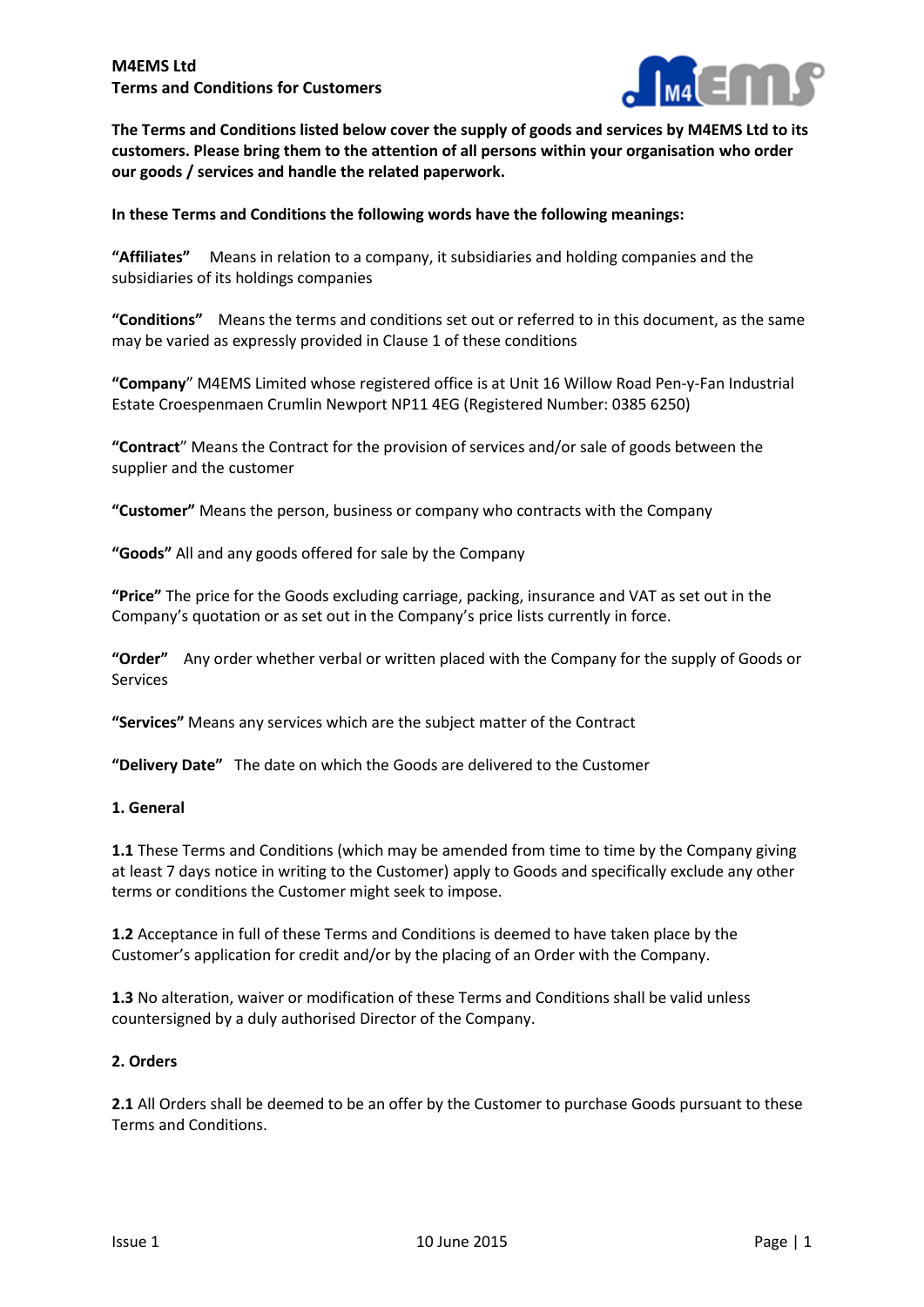

**2.2** As soon as a written or oral order is taken from the Customer by the Company the Customer is bound to accept the Goods.

**2.3** Acceptance of delivery of the Goods shall be deemed conclusive evidence of the Customer's acceptance of these Terms and Conditions.

**2.4** The Company may from time to time make changes in the specification of the Goods in compliance with any applicable safety or statutory requirements or which do not materially affect the quality or fitness for purpose of the Goods.

**2.5** All orders are subject to credit approval before acceptance, and periodical review of credit limits.

### **3. Price and Payment**

**3.1** All Goods and or Services are accepted and quotations made on the basis that the Goods and or Services will be charged at the Price ruling at the date of the Order. That or otherwise as agreed in writing between the Company and the Customer.

**3.2** Unless otherwise specified, Prices quoted are exclusive of VAT and all other taxes and duties payable, except import tariff, which is included in the Price.

**3.3** Unless otherwise specified in writing by the Company invoices in respect of the Goods and or Services are raised on delivery of the Goods and are due for payment 30 days from the end of the month following the invoice date, time of payment to be of the essence

**3.4** Bills of exchange, banker's drafts and letters of credit will be accepted only by prior agreement in writing and the Customer will be liable for any discounting or bank charges incurred.

**3.5** A clerical mistake or a mistake arising from any accidental slip or omission in a letter of credit will not discharge the Customer from his obligation to pay for the Goods and the Customer will ensure that payment to the Company is made. The Company reserves the right to charge any travelling carriage cost it incurs which shall be an additional cost to the Customer. The Customer shall make all payments without any withholding, deduction, set off or counterclaim in the United Kingdom pounds sterling in immediately available funds unless otherwise agreed in writing between the Customer and the Supplier

**3.6** The Customer shall purchase at the Contract Price all stocks, finished and unfinished, which the Company hold for the purpose of meeting the Customer's requirements under the Contract, even if the Contract is terminated for whatever reason.

**3.7** Whether the Contract is fulfilled or terminated for whatever reason, the Customer shall purchase at cost any components which are surplus to the requirements of the Contract as a result of minimum order quantities imposed by the Company's source of components or by virtue of the (pack size demanded by the manufacturing process)

**3.8** Time of payment by the Customer is of the essence of each for each Contract.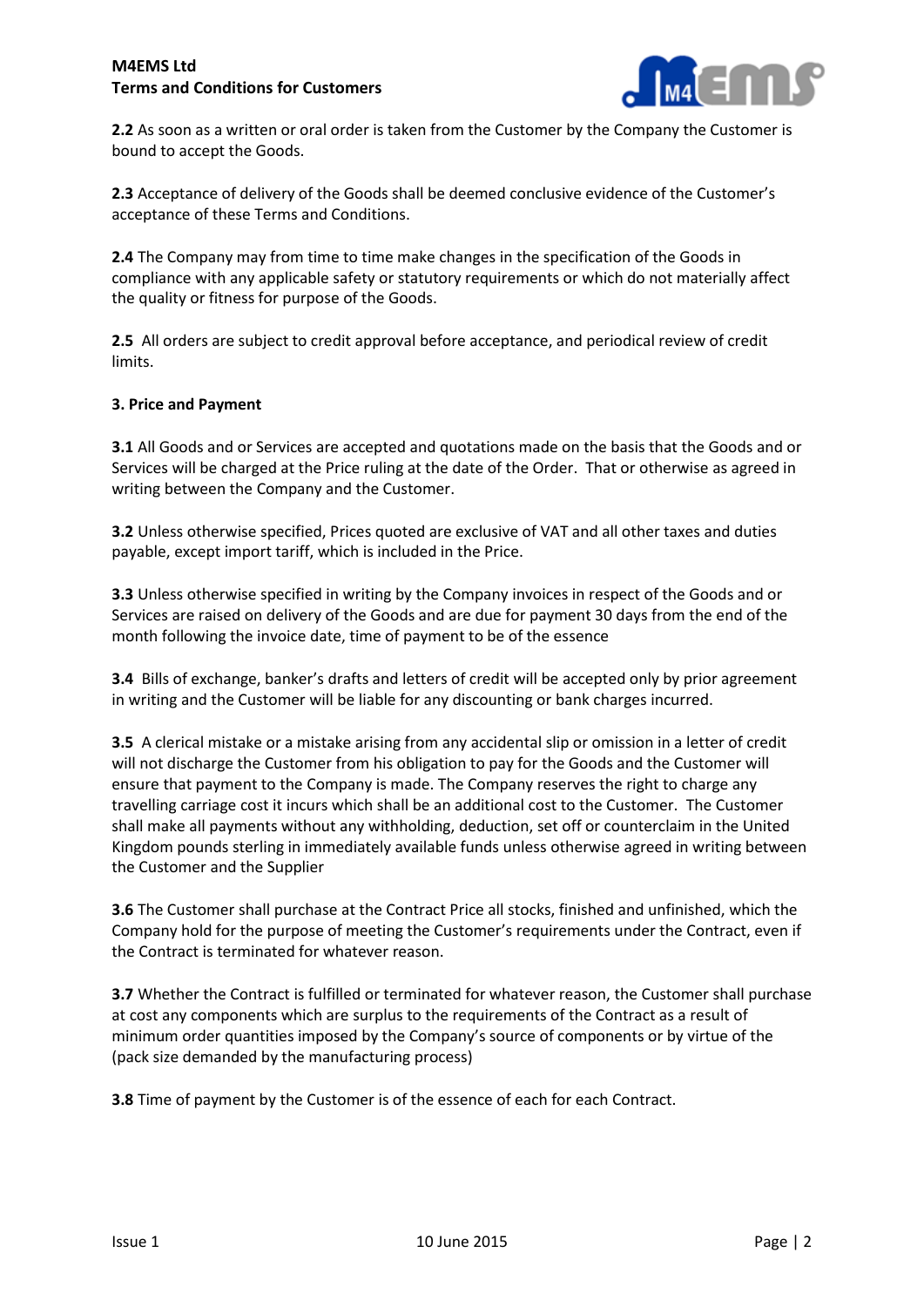

**3.9** The Company reserves the right to charge compound interest at 8% per annum over Nat West Bank Plc's base rate on all amounts overdue before and after judgment accruing on a daily basis. The Customer will be liable for all costs incurred in the collection of the amounts overdue (including without limitation all legal and administrative costs) after the due date of payment on a full indemnity basis.

**4.0** If the Customer is in default in making payment, the Company may decline to make further deliveries without affecting its rights under, or repudiating these Terms and Conditions and the Customer shall be entitled to bring no action or claim in respect of the exercise of this right. If despite default by the Customer the Company continues to supply Goods, this will not constitute a waiver or in any way prejudice the Company's legal position. Until payment of all amounts due from the Customer under the Contract, the Company shall have a lien on all goods and documents, which belong to the Customer and are in the possession of the Company in connection with the Contract.

**4.1** If the Company shall extend credit in respect of any part of the Goods or services it shall be without prejudice to its right to refuse to give up possession of any part of the Goods except against payment.

**4.2** Where the Goods and Services are to be supplied by instalments or where payment has made by instalments, the failure of the Customer to pay any instalment in due time shall entitle the Company to treat such failure as a repudiation of the whole of the Contract by the estimate and to recover damages for any breach of the Contract.

**4.3** If payment is overdue in whole or in part, then the whole of any amounts invoiced by the Company shall immediately become due and payable whether or not such monies would have been due and payable but the provisions of this sub clause.

**4.4** The cost of pallets and packaging of the Goods will be due from the Customer and invoiced in addition to the Price.

# **5.0 Set Off**

**5.1** The Company will in respect of all unpaid debts due from the Customer for the sale of Goods or any other contract have a general lien over Goods of the Customer in its possession although such Goods or some of them may have been paid for and will after the expiration of 14 days notice to the Customer be entitled to dispose of such Goods as it deems fit and apply the proceeds towards such debts

### **6 Samples**

**6.1** Samples are provided to the Customer solely to enable the Customer to judge for himself the specification and quality of the Goods and not as to constitute a sale by sample. The Customer will take the Goods at his own risk as to their corresponding with the said sample and subject to the normal variation between bulk and sample.

### **7 Data Regarding Goods**

**7.1** Where Goods are supplied by the Company to the Customer with a data sheet specification the Customer must use the Goods according to their specification. The Company will not accept any responsibility for any defects caused by the Customer's use of the Goods outside their specification.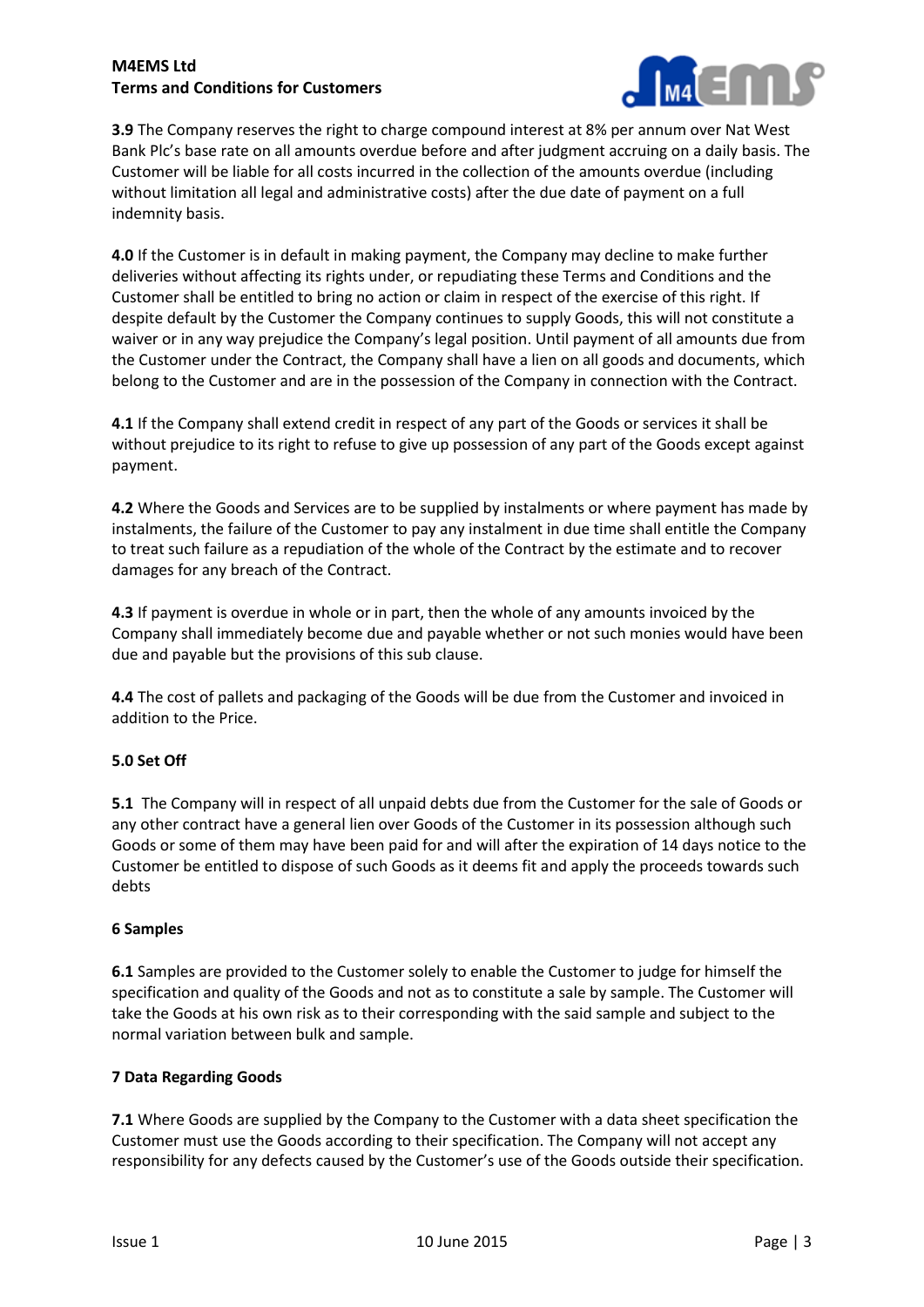

**7.2** The Company will accept the return of time sensitive Goods where such Goods are out of date on the Delivery Date.

**7.3** The Company does not warrant the accuracy of any data supplied to the Customer by its agents or suppliers.

### **8 Modification**

**8.1** If between the date of acceptance of the Order and the Delivery Date the Company or its suppliers adopt any changes in construction or design of any Goods, the Customer will accept the Goods as modified.

#### **9 Materials Supplied**

**9.1** The Company may reject any and other materials supplied or specified by the Customer including written or graphic material if in the Company's opinion it is unsuitable, of defective quality or likely to result in civil or criminal proceedings. Any additional cost incurred by the Company as a result of or in connection with such material shall be charged to the Customer by the Company and shall be paid by the Customer at the same time as and shall be treated as an addition to, the price for the Goods and/or Services. Such supply or specification by the Customer to the Company must be made within a reasonable time prior to production and the case of the Company, must be of an adequate quantity to allow for normal spoilage. The risk in any material or property supplied to the Company by or on behalf of the Customer shall not pass to the Company, but shall be that of the Customer.

#### **10 Specification**

**10.1** Where Goods and/or Services are supplied pursuant to or in connection with specifications, information, data or materials supplied or approved by the Customer, it is the responsibility of the Customer to ensure that all such specifications, information, data and material are accurate. The Company accepts no responsibility for the accuracy of such specifications, information, data or material or for any defects in goods and/or services consequent upon any inaccuracies in such specifications, information, data or material, or for any consequences of such defects.

**10.2** It is the responsibility of the Customer to satisfy itself as to the suitability of the Goods and/or services for its needs and the environment in which Goods are to be used and that the Goods and/or goods that are the subject matter of the services comply with all statutes, laws or regulations relating to Goods of that type in any state or country in which they are to be used or sold unless the Company accepts no responsibility for the relevant goods or any part thereof which are not so suitable or compliant.

**10.3** It is the responsibility of the Customer to obtain all necessary type approvals and/or other approvals, licences or authorizations which may be required to allow goods to be exported from the United Kingdom or imported into or used in any state or country including the United Kingdom. The Company makes no warranty that the Goods and/or goods that are the subject matter of Services comply with any legal or other requirements of any state of country or that all or any such type approvals or licences or authorities can be obtained for such Goods with or without modification.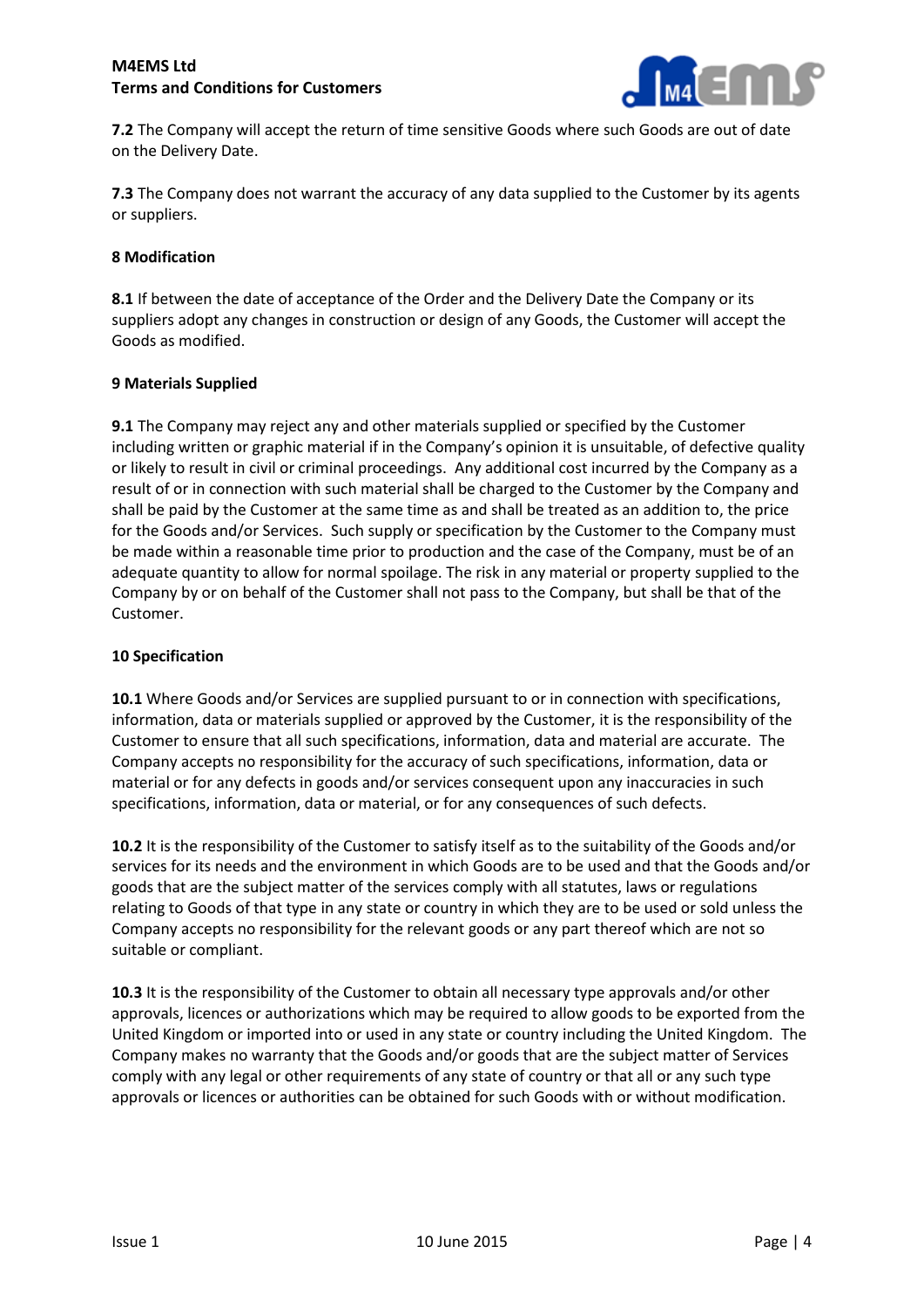

**10.4** It is the responsibility of the Customer to ensure that Goods and/or goods that are the subject matter of the Services are used by it in accordance with any directions, instructions or recommendations made by the Company and that all such directions, instructions or recommendations are passed on to all users of all relevant goods at the time of their delivery to such users.

# **11 Liability for Defective Goods**

**11.1** Save as provided by the Sale of Goods Act 1979, the Supply of Goods and Services Act 1982 or any other superseding statutory provision, the Company will not accept liability for any defects in the Goods.

**11.2** If the Customer intends to send the Goods on, the Customer will inspect the Goods prior to releasing them

**11.2** Notwithstanding clause 11.1 above the Company will only accept liability for any defect provided that:

**11.2.1** the Customer inspects the Goods immediately upon delivery and gives written notice to the Company of the alleged defect, such notice to be received by the Company within seven days of the Delivery Date, and

**11.2.2** the Customer affords the Company a reasonable opportunity to inspect the Goods and if so requested by the Company returns a sample of the allegedly defective Goods to the Company, carriage pre-paid, for inspection to take place there, or to the original supplier for testing, and

**11.2.3** the Customer makes no further use of the Goods that are alleged to be defective after the time at which the Customer discovers or ought to have discovered that they are defective.

**11.3** Notwithstanding clauses 11.2.1,11.2.2 and 11.2.3 above the Company will not be responsible for:

**11.3.1** defects caused due to compliance by the Company with the Customer's own instructions, or

**11.3.2** defects caused by the incorrect operation or handling by the Customer of the Goods, or

**11.3.3** defects caused by the Customer using the Goods outside their specification or normal purpose or outside published performance data.

**11.4** If the Company is of the opinion that any Goods are defective the Company may at its discretion: -

**11.4.1** replace the Goods; or

**11.4.2** take such steps as the Company deems necessary to bring the Goods into a state where they are free from such defects; or

**11.4.3** issue either a partial or full refund or credit note for the appropriate part of the Price, PROVIDED THAT the liability of the Company will not exceed the Price of the defective Goods.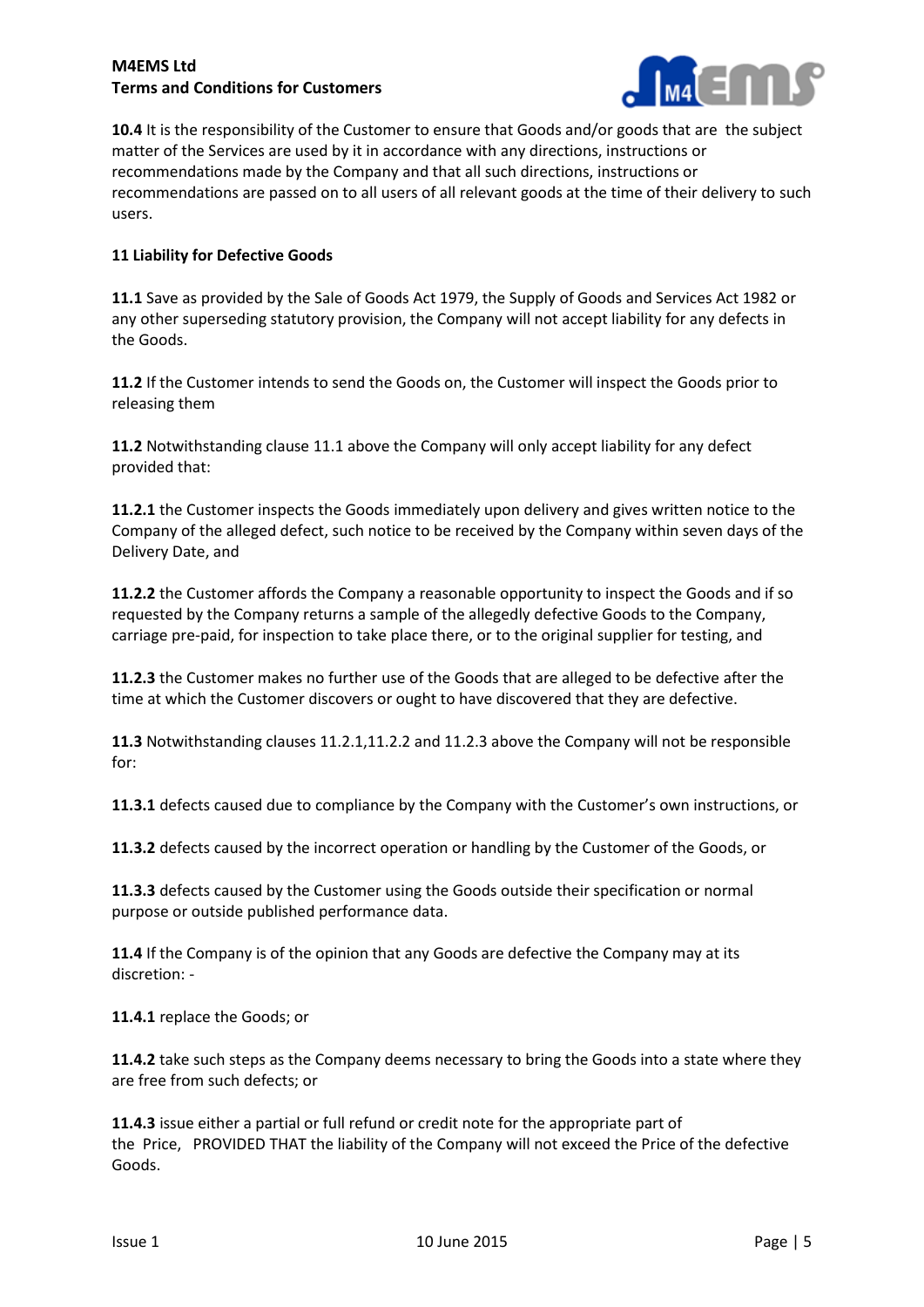

**11.4.4** Performance of any of the options in clause 11.4 will constitute an entire discharge of the Company's liability for defective Goods.

**11.5** The Company will not accept the return of Goods without written authorisation signed by a duly authorised employee of the Company.

**11.6** Any Goods returned by a Customer to the Company must be returned in their original packing. And damage to the Goods in transit thought to be caused by inadequate packaging will be borne solely by the Customer.

## **12 Performance in Instalments**

**12.1** In the event of an Order for a large quantity of Goods being placed the Company may perform the delivery of such Goods in instalments and each instalment will be deemed to be a separate contract and no failure of or delay in any instalments nor any defect in the content thereof will entitle the Customer to treat the contract with regard to any remaining instalments as repudiated. The Company will raise a separate invoice and require payment for each such instalment

## **13 Delivery**

**13.1** Unless acceptable specific instructions are received from the Customer, the Company will select a suitable carrier of the Goods. Delivery of the Goods to the carrier will constitute delivery to the Customer and the risk in the Goods shall pass to the Customer at the point that the Goods are passed to the carrier. The Customer shall be responsible for insuring the Goods from the point of delivery to the carrier.

**13.2** All reasonable effort will be made by the Company to keep to any date specified for delivery but the Company accepts no liability in case of failure to do so. The Company will not be liable to make good any damage or loss arising directly or indirectly out of delay in delivery whether or not such delay is caused by the fault of the Company.

**13.3** The specification for packing the Goods will be entirely at the discretion of the Company who may pack the Goods in such manner and with such materials and in such quantities as it in its absolute discretion thinks fit and shall not be obliged to comply with the packaging instructions or requests of the Customer.

**13.4** The Company will not be liable: -

**13.4.1** For any delay, deviation, loss or detention of the Goods in the course of transit or for misdelivery or short delivery, or

**13.4.2** For non-delivery or non-arrival of the whole or part of any consignment of Goods, or

**13.4.3** For non-delivery caused by delay in the Company receiving the Goods from its supplier.

**13.4.4** If the estimated date of delivery is not specified and acknowledged by the Company in respect of any Order or agreed between the Customer and the Company the Delivery Date will be a date within a period of twelve calendar months from the date of receipt of the Order.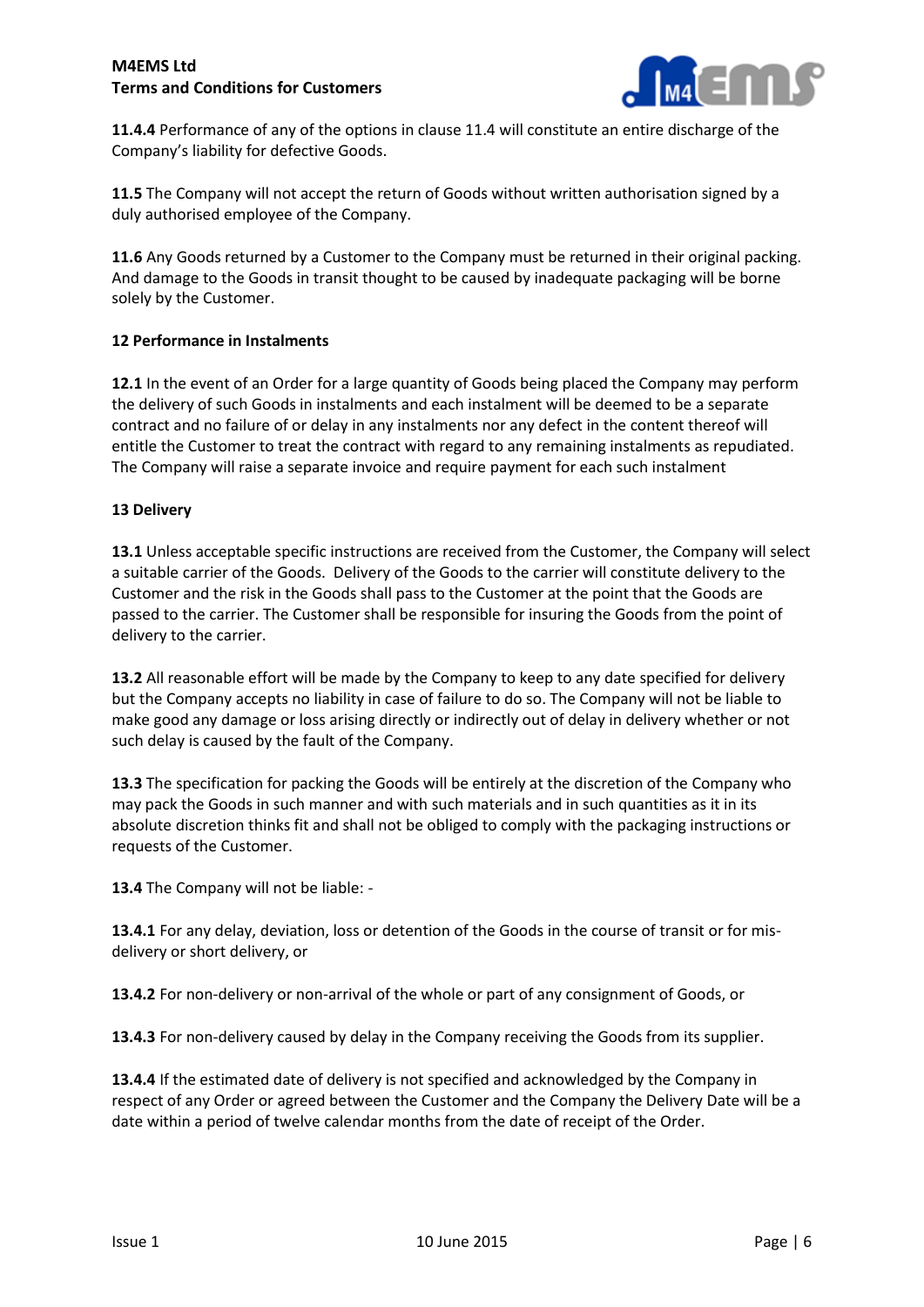

**13.4.5** If the Customer is sending the Goods on, the Company will not be liable for any carriage and or transit costs incurred in sending the Goods on or in returning the Goods if for any reason the Goods are defective

#### **14 Licences**

**14.1** Where necessary the Customer shall promptly obtain all necessary export or import licences. clearances and other consents necessary for the supply of the Goods.

#### **15 Property and Retention of Title**

**15.1** In spite of delivery having been made property and title in the Goods shall not pass from the Company to the Customer until the Customer shall have paid in full the Price plus VAT in full and any other sums which shall be due from the Customer to the Company.

**15.2** Until property and title in the Goods passes to the Customer in accordance with Clause 15.1 above, the Customer shall hold the Goods and each of them on a fiduciary basis as bailee for the Company. The Customer shall store the Goods (at no cost to the Company) separately from all other goods in its possession and marked in such a way that they are clearly identified as the Company's property.

**15.3** In the event that the Goods have been inserted or incorporated into another product or equipment, the Goods remain the absolute property of the Company and the Company may remove the Goods from the other product or equipment.

**15.4** The Company may for the purpose of recovery of its Goods enter upon the premises where they are stored or where they are reasonably thought to be stored and may repossess the same in the event of any breach of these Terms and Conditions by the Customer or any act of bankruptcy, step in liquidation or appointment of a receiver or assets of the Company.

**15.5** For the purpose of exercising its remedies in clause 12.4 above the Customer acknowledges that the Company has a licence and right of access to enter upon the Customer's Premises for exercising its remedies.

**15.6** In the event of non-payment in accordance with clause 3 above, the Company has the right to trace into the proceeds of sale any of the Goods.

**15.7** Nothing in this Clause will prevent the Customer from selling in the ordinary course of his business to a third party on the condition that if the Customer owes money to the Company or the payment of such monies is subject to a dispute between the parties the Customer will:

**15.7.1** pay all monies received for such sub-sale into a separate account in trust for the Company, and

**15.7.2** transfer all the rights that they have in the sub-sale transaction to the Company

#### **16 Exclusions**

**16.1** Save where the same cannot be excluded by statute: -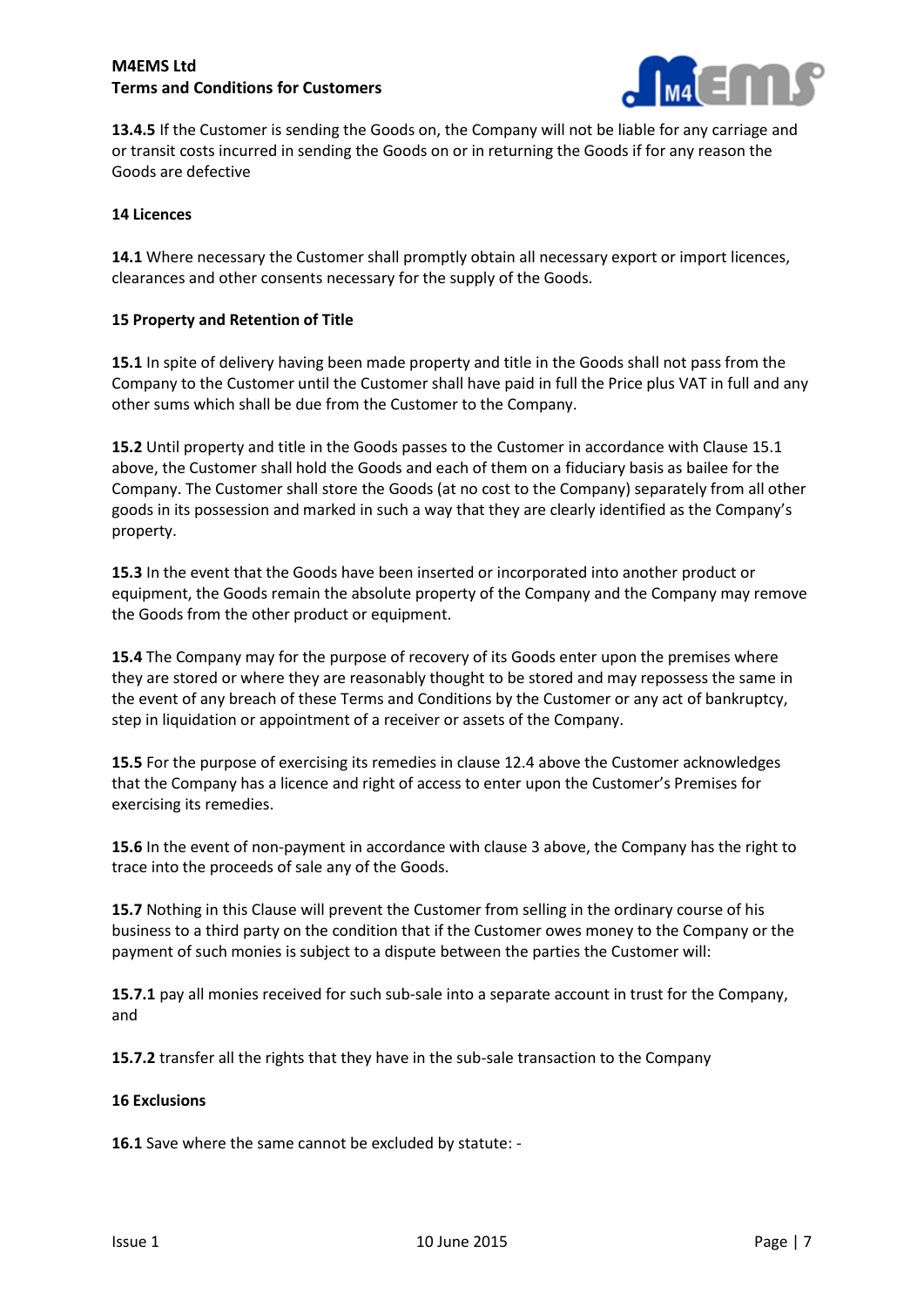

**16.1.1** All conditions and warranties expressed or implied are hereby expressly excluded.

**16.1.2** The Company will be under no liability for any loss or damage howsoever caused which arises in respect of indirect or consequential loss or damage.

**16.1.3** The Company will be under no liability for any loss or damage howsoever caused which arises in respect of the Customer's liability to a third party whatsoever.

**16.1.4** Without prejudice to any other term or condition, the Company will be under no liability for any loss or damage of whatever kind howsoever caused or arising unless the same is due to its wilful default.

**16.2** Without prejudice to the generality of Clause 16.1 hereof all advice and recommendations given by or on behalf of the Company to the Customer as to the method or storing, applying or using the Goods, the purpose for which the Goods may be applied and the suitability of using the Goods in any manufacturing process or in conjunction with any other materials are given without liability on the part of the Company, its servants or agents.

**16.3** Subject to the below conditions, any descriptions, proofs, drawings, prototypes and representations emanating from the Company shall be approximate only. The Customer shall not rely on them and the Company shall not be liable for their accuracy.

**16.4** In performing the services, the Customer may provide the Company with prototypes in relation to the Goods during the Contract in the Goods, subject to notifying the Company in writing of any inaccuracies in the prototypes prior to the Company delivering the Goods, the Customer shall be solely responsible for the accuracy of the Goods and shall indemnify and keep indemnified on a continuing basis and hold the Company harmless from and against any and all liabilities, losses, damages, costs, charges, expenses, (including, without limitation legal expenses), actions, proceedings, claims and demands incurred by or brought against the Company for errors and/or emissions in the Goods.

**16.5** The Company accepts no liability for any failure, delay, or defect in the services and/or Goods or default caused by supply or specification of unsuitable materials by the Customer.

**16.6** In the event that notwithstanding the provisions of clause 16 hereof, the Company is found liable for any loss or damage, that liability will in no event exceed £1000.

### **17 Cancellation**

In the event of a cancellation of an Order the Company reserves the right without prejudice to charge up to 100% of the Price for Goods held by the Company pending delivery or for Goods for which the Company cannot cancel delivery from its suppliers and up to 50% of the Price of the remaining balance. The Company also reserves the right to charge for any fluctuation in the price of any cancelled goods. In addition (but without prejudice to the aforegoing provisions and without limitation) in the event of cancellation by the Customer of part only of an Order the Company shall be entitled to recalculate the Price for the uncancelled part of the Order as if it constituted the whole Order and to re-invoice the Customer accordingly.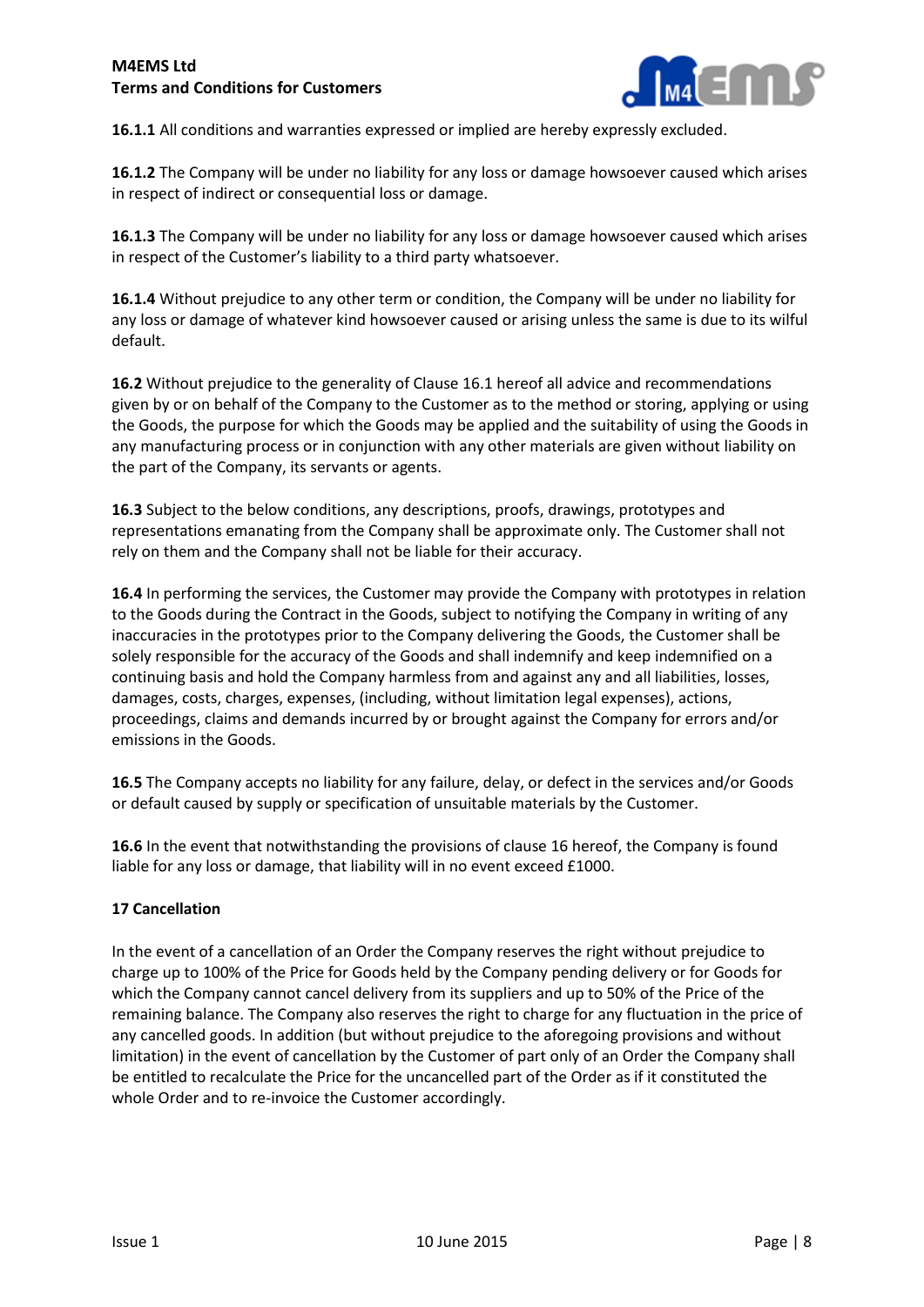

## **18 Force Majeure**

**18.1** The due performance of the Contract is subject to cancellation or variation by the Company as a result of any act of God, war, riot or civil dispute, strikes, lock outs or other labour dispute, fire, flood, drought or accident, legislation requisitioning or other act or order by any government department or other duly constituted authority or any other cause whether of the foregoing classes or not beyond the Company's control. In such event no liability will attach to the Company by reason of cancellation or variation of any contract, and the Company may apportion its available Goods among its Customers as it thinks fit.

**18.2** Completion of the any contract for the sale and purchase of Goods governed by these Terms and Conditions may be wholly or partially suspended and the time of suspension added to the original contract in the event of stoppage, delay or interruption of work in the establishment of the Company or any of its suppliers before or during the delivery period as a result of any of the causes set out above or any causes whatsoever beyond the control of the Company.

**18.3** This clause applies, to any of the above causes occurring either in the United Kingdom or in the country of the origin of the Goods or the country of destination of delivery of the Goods.

## **19 Termination**

**19.1** If the Customer makes default in or commits any breach of its obligations pursuant to these Terms and Conditions or if the Customer commits any act of bankruptcy or has any execution or distress levied upon any of its goods or property or makes any arrangement or composition with its creditors or being a limited company if any resolution or petition to wind up its business is passed or presented or a receiver of the whole or part of its undertaking, property or assets or any part thereof is appointed, the Company will have the right forthwith to determine any contract then subsisting, without prejudice to any claim or right the Company might otherwise make or exercise.

**19.2** The Customer will notify the Company immediately on the occurrence of any of the above events.

**19.2.1** The Customer shall be in default under the Contract and shall be treated as having repudiated the Contract:

the Customer, or at any time of the Customer's affiliates fails to pay promptly any amount due and payable under or otherwise breaches the Contract or the Customer failed on first demand from the Company to pay the price for any services and/or Goods or any other amount payable under the Contract or these conditions after:-

any steps are taken with a view to the Customer, being a Company or any other Customers affiliates becoming subject to any form of winding up, administration, receivership, administrative receivership, insolvency proceedings, arrangements with creditors generally, enforcement of security or repossession, or the Customer being an individual, dies or has a Bankruptcy Order made against him or her or has a receiver appointed over the whole or any part of his or her assets or enters into or proposes to enter into any formal or informal arrangement or composition with his or her creditors, or any of the above occurs to the Customer being a partnership, or any of the above occurs in any jurisdiction in which the Customer is resident, incorporated or carries on business, or the supplier has reasonable grounds to believe that the Customer is insolvent or that the Company's rights to receive payment or its interest in the Goods is likely to be in jeopardy.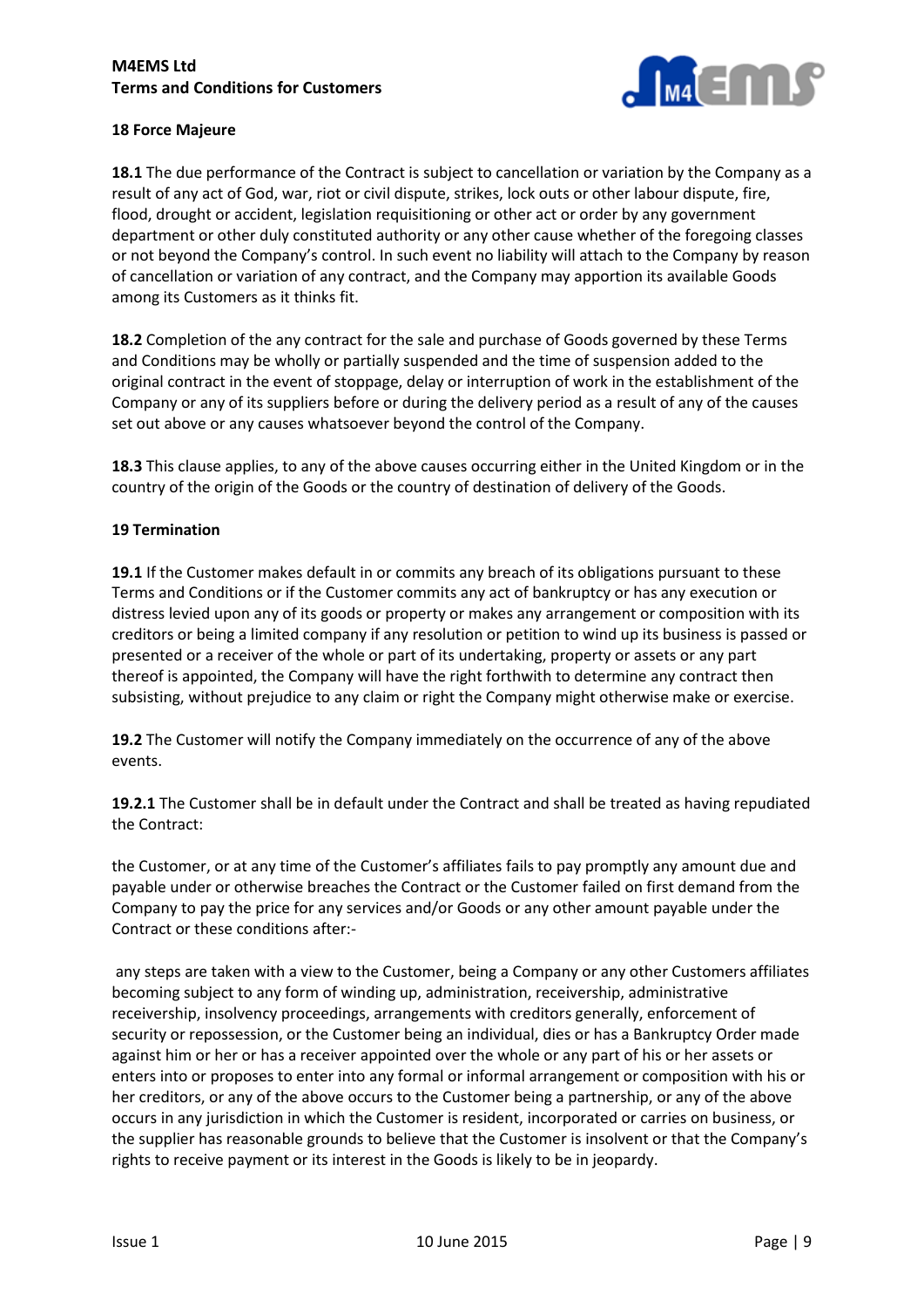

**19.2.2** If any of the above applies, the Company may, without prejudice to its other rights and remedies against the Customer by written notice to the Customer:-

**(a)** to suspend any performance and/or delivery made under or terminate, cancel or rescind the Contract and any other Contract between the Company and the Customer, **(b)** revoke any express or implied authority to sell or use any Goods, the property in which remains with the Company and require the Customer to deliver them immediately, failing which the Company, its servants and/or agents may enter premises owned, occupied or controlled by the Customer where the Goods are situated and repossess the Goods, **(c)** declare immediately due and payable any indebtedness of the Customer to the Company on any account whatsoever, **(d)** set off any indebtedness of the Company to the Customer against any indebtedness of the Customer to the Company in each case on any account whatsoever, exercise its lien.

## **20 Assignment and Sub-Contracting**

**20.1** The Customer may only assign, charge or otherwise dispose of all or any of its rights under these terms and conditions with the prior written consent of the Company.

## **21 Intellectual Property**

**21.1** The Customer shall, unless otherwise specifically agreed by the Company in writing, have no rights to any intellectual property owned by or licensed to the Company.

**21.2** All know-how, samples, prototypes and other items relating to the services and/or goods or their development or creation shall remain the Company's property, shall be treated a confidential and shall not be copied, re-produced or disclosed to any person, firm or company without the Company's prior written consent.

**21.3** Subject to the above, where the Company designs a product and or service for the Customer, the Customer and the Company may agree in writing for the Customer to use the design provided it is solely the Company manufacturing the product and or service.

**21.4** Copyright in all documents and drawings prepared by the Company shall remain the property of the Company. The Customer may not reproduce the design without the written authority of the Company.

### **22 Indemnity**

**22.1** The Customer undertakes to indemnify and keep indemnified on a continuing basis and hold harmless the Company from and against any and all liabilities, losses, damages, costs, charges, expenses including without limitation legal expenses, actions, proceedings and claims and demands incurred by or brought against the Company and rising directly or indirectly out of or in connection with:-

(a) any breach of any the Customer's obligations under a Contract or these conditions and/or (b) where Goods and/or services are supplied pursuant to or in connection with specification, information, data or material supplied or approved by the Company, claims and proceedings relating to copyright, trade marks, patents and other intellectual property and/or (c) errors, misleading information and/or emissions in any specifications, information, data or material supplied to the supplier or on behalf of the Customer and/or (d) subject to the above conditions claims and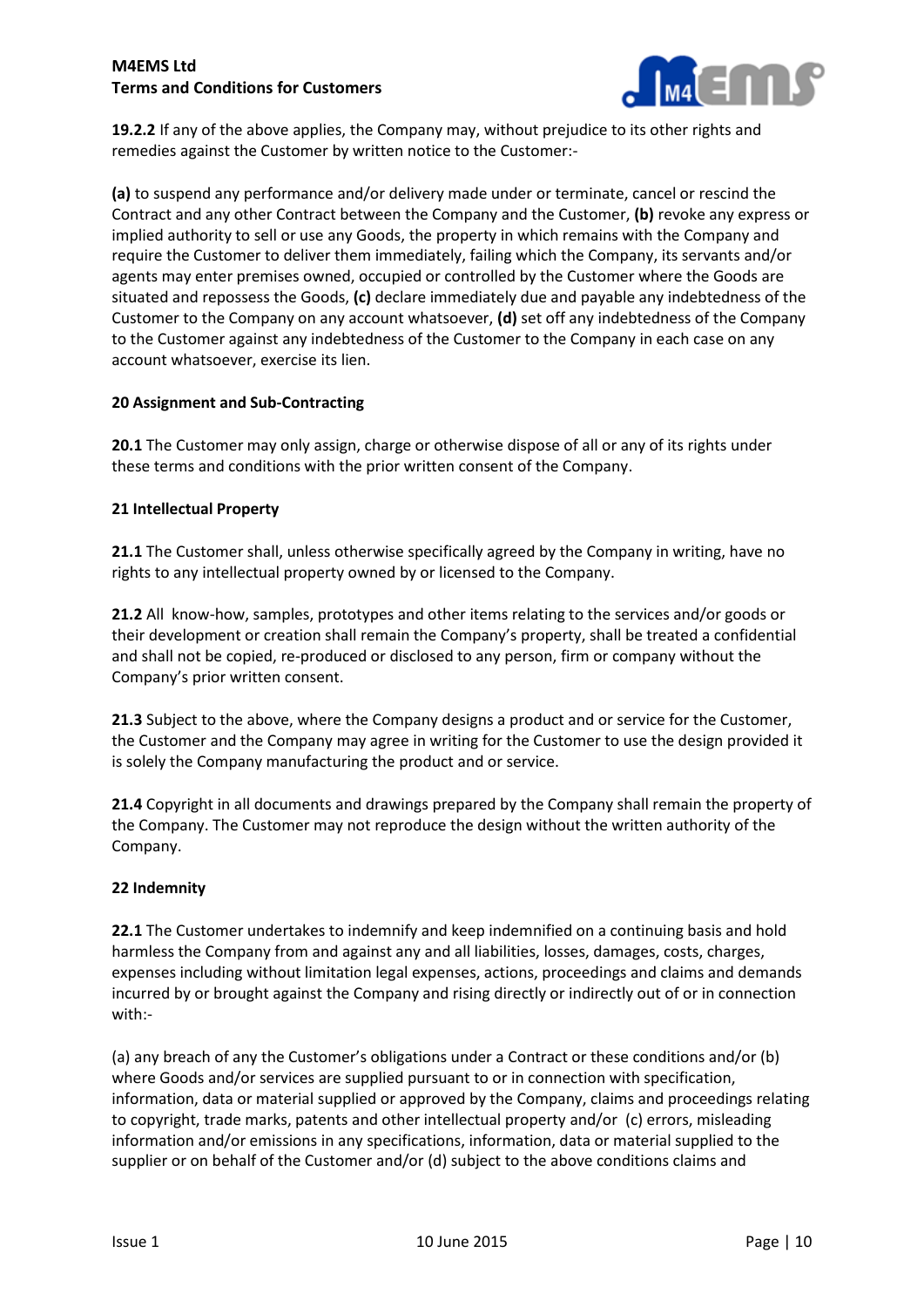

proceedings brought by any third party in relation to any product in which any Goods supplied by the Company are incorporated.

### **23 Specials and Free Issue Material**

**23.1** The Company does not guarantee the suitability of materials or the design of goods and all services made specially to the Customer's requirement and differing from the Company's standard specifications even if the purpose for which the Goods are required is known to the Company.

**23.2** Where an allowance for material lost as processed scrap has been set out in Quotation, (or otherwise agreed in writing between the Company and the Customer), such losses are included in the Contract price. No such losses shall be the subject of any claim by the Customer.

**23.3** Where materials are supplied by or on behalf of the Customer to the Company, (referred to in this condition as free issue material),

**23.3.1** the Customer shall be responsible for ensuring that the free issue material is of a satisfactory quality and shall indemnify the company against loss, damage, injury or expense arising directly or indirectly from any actual or alleged fault in or correct specification of such free issue material and;p>

**23.3.2** the Customer shall supply with each delivery of free issue material a corresponding safety data sheet in accordance with the chemicals, (Hazard Information and Packing Regulations 1994), as amended modified or re-enacted from time to time and;

**23.3.3** the Customer shall supply with each delivery of free issue material a corresponding safety data sheet in accordance with the chemicals (Hazard Information and Packaging Regulations 1994), (as amended modified or re-enacted from time to time) and;

**23.3.4** the Company shall check such free issue material for type and quality. If the Customer requires more detailed inspections and the Company agrees in writing to carry out such inspection, the Company shall only carry them out if the Customer provides with the Company with all documentation required by the Company to carry them out. The Company shall be entitled to charge the Customer for inspections that at a rate as the Company and the Customer may agree from time to time in writing;

**23.3.5** where material is supplied free by the Customer a reasonable and fair allowance must be made for in process attrition

**23.3.6** any material supplied free by the Customer should be supplied in a suitable format for manufacturing format

### **24 Waiver**

**24.1** The Company's rights and remedies will not be prejudiced by any indulgence or forbearance to the Customer and no waiver by the Company of any breach by the Customer will operate as a waiver of any subsequent breach.